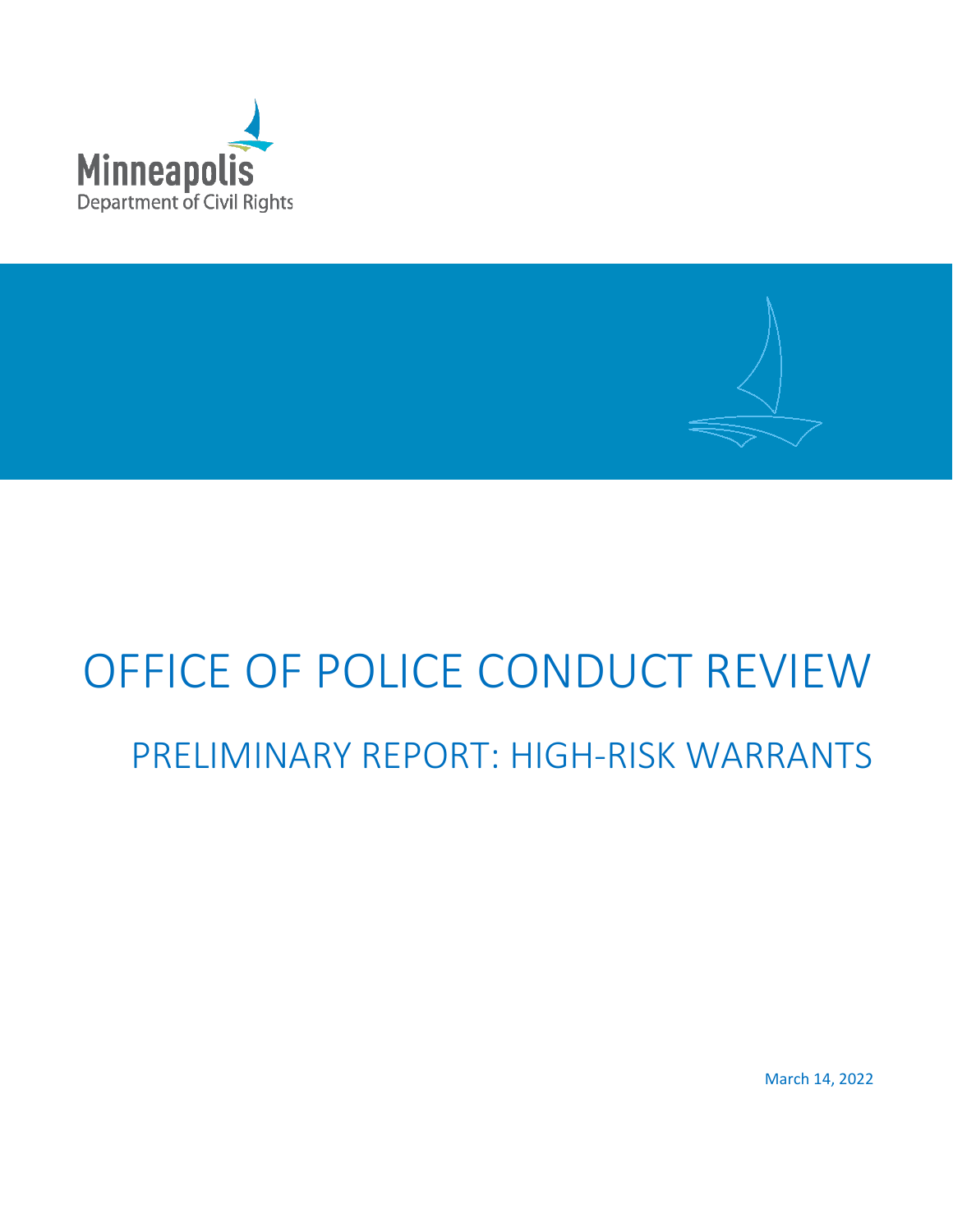# **Table of Contents**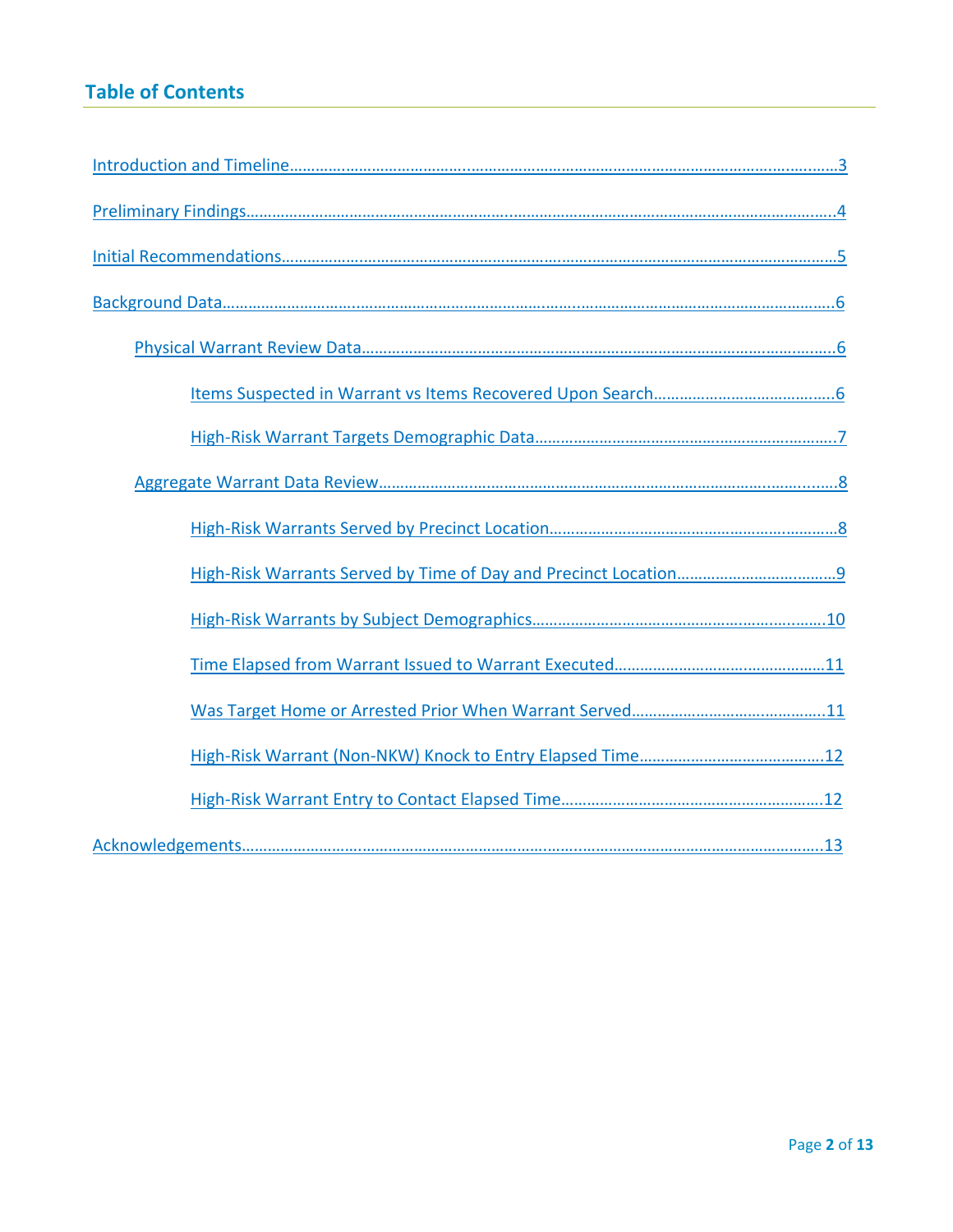#### <span id="page-2-0"></span>**Introduction and Timeline**

On February 2, 2022, the Director of Civil Rights began discussions with staff about potential actions, including a special review, that the department could take relating to high-risk warrants. On February 4, 2022, Civil Rights Office of Police Conduct Review (OPCR) staff were approved to conduct a special review of the City's high-risk warrant and no-knock warrant policies, granting them the authority to request unrestricted access to the records of the Minneapolis Police Department for that purpose, to the extent authorized by law.

The scope of this preliminary report focused on high-risk warrants served between September 1, 2021 and January 31, 2022. These dates were identified to align with changes to [MN State Statute 626.14](https://www.revisor.mn.gov/statutes/cite/626.14) in September 2021 that updated the requirements for no-knock search warrants. The purpose of limiting the scope of the preliminary report was to identify recent data for analysis while also mitigating limitations on the release of preliminary findings due to any pending reviews of incidents by the Minnesota Bureau of Criminal Apprehension (BCA) or other legal processes.

The full report will be completed by April 15, 2022 and contain additional data from high-risk warrants served between January 1, 2021 and February 4, 2022. The remaining review maintains the same objectives but requires an extended timeline to conduct the detailed analysis of body worn camera (BWC) and other materials needed for a comprehensive evaluation. To ensure the integrity of the review and any related investigations, the final version of this report cannot be shared publicly until legally permissible.

#### **Next Steps**

Civil Rights Office of Police Conduct Review staff are continuing to conduct analysis of data covering the entire identified scope of January 1, 2021 – February 4, 2022.

Identified focus topics for final report:

- 1) Detailed identification of any potential gaps or failures in departmental policy and procedure.
	- a) Police Reports, Search Warrant Applications, High-Risk Warrant Assessment Forms, body worn camera and other relevant video.
- 2) Expanded date range for review of warrants served to determine adherence to policy and procedure.
- 3) High-risk warrants with forced entry average and standardized wait times.
- 4) Damage to property justification, cost/compensation.
- 5) Reporting or observance of use of flashbangs and/or similar devices (FSDD).
- 6) Video review of identifiable variance to levels of resistance during warrant execution by type of entry.
- 7) Review of high-risk warrant's measurable impact on resource allocation and expenses.
- 8) Additional information that may be revealed through analysis and review.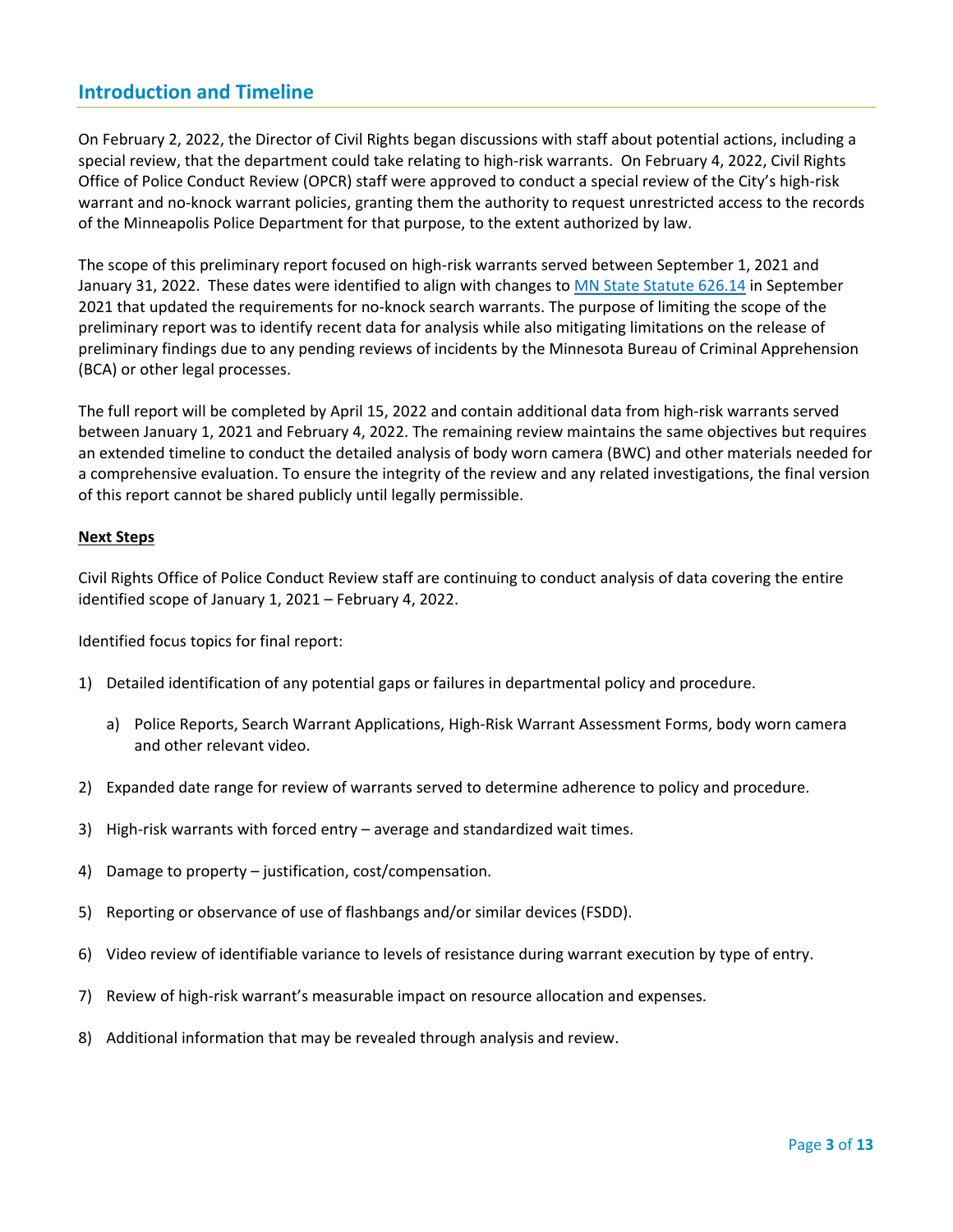#### <span id="page-3-0"></span>**Preliminary Findings**

- 1) High-Risk Warrants, which can include No-Knock Warrants (NKW), disproportionately impact African Americans [\(2.1;](#page-6-0) [2.2;](#page-6-1) [5.1;](#page-9-0) [5.2\)](#page-9-1).
- 2) Review of the initial population of available warrants and recovery forms indicates that "knock first" high-risk warrants had equal or greater success at recovering suspected firearms and/or narcotics during a search [\(1.1;](#page-5-2) [1.2;](#page-5-3) [1.3\)](#page-5-3). Additional review is being conducted but, specific to suspected narcotics, initial findings are notable since destruction is often a concern and justification for the request of a no-knock warrant.
- 3) 80% of all High-Risk Warrants were served within 72 hours of approval  $(6.1; 6.2)$  $(6.1; 6.2)$ .
- 4) 86% of specific No-Knock Warrants were served within 72 hours of approval  $(6.1; 6.2)$  $(6.1; 6.2)$ .
- 5) 18% of warrants reviewed through aggregate data were served between 7:00 AM and 7:30 AM [\(4.1;](#page-8-0) [4.2\)](#page-8-1). [MN](https://www.revisor.mn.gov/statutes/cite/626.14)  [State Statute 626.14](https://www.revisor.mn.gov/statutes/cite/626.14) requires "night capped" approval for warrants being served between 8:00 PM and 7:00 AM. The preliminary data indicates law enforcement queuing operations to commence as soon as the nightcap provision is lifted at 7:00 AM.
- 6) The 4<sup>th</sup> Precinct [\(MPD Precinct Map\)](https://www.arcgis.com/apps/InformationLookup/index.html?appid=31b57db92eed4893b1ad62e913de3d4d) accounted for 50% of the total warrants and 80% of night capped approvals identified through aggregate data  $(3.1, 3.2)$  $(3.1, 3.2)$ .
- 7) Civil Rights Office of Police Conduct Review staff identified potential issues regarding equipment and tactics that will be a focus of additional review as a part of the final report. Initial analysis has identified areas for review regarding ballistic shields and officer safety.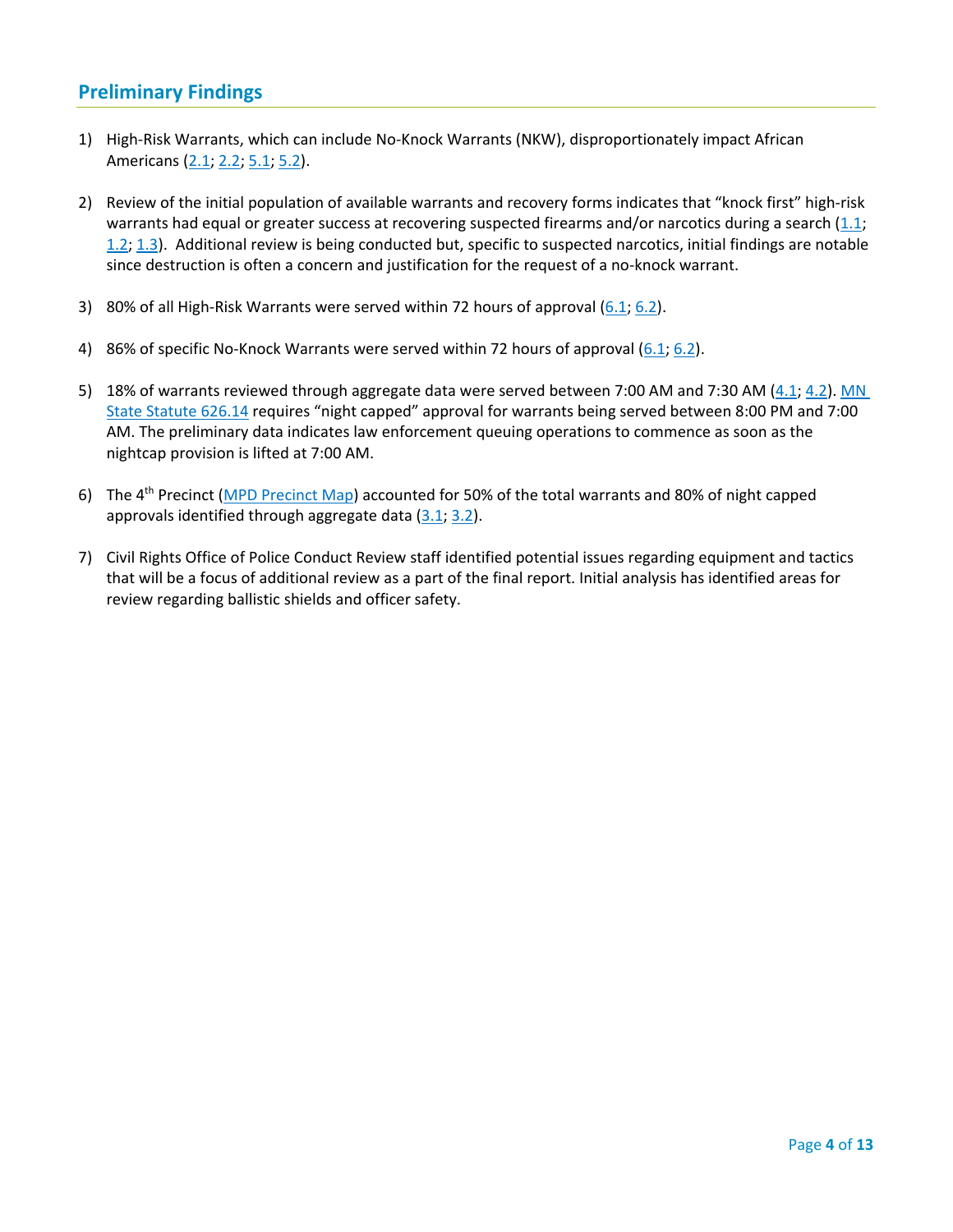#### <span id="page-4-0"></span>**Initial Recommendations**

- 1) It is recommended that the City and MPD consider a formal ban of no-knock warrants. While there are exemptions, MPD policy could be updated to state that high-risk warrants are restricted to knock and announce. Based on the preliminary data showing recovery of firearms and narcotics using knock and announce warrants at similar rates to no-knock warrants, this restriction would still produce similar recovery results while also increasing the safety of civilians and officers.
- 2) MPD should implement a reduced warrant expiration period. [MN State Statute 626.15](https://www.revisor.mn.gov/statutes/cite/626.15) states that "*a search warrant must be executed and returned to the court which issued it within ten days after its date. After the expiration of this time, the warrant is void unless previously executed*." Preliminary data suggests that the City and MPD could implement further reductions to the allowable period a warrant is considered valid with minimal impact to current practices [\(6.1,](#page-10-0) [6.2\)](#page-10-2).
- 3) Use of simplified templates for Minneapolis Police Department risk assessment forms limits information.
	- a) Explore updating risk assessment form and/or warrant applications to include more information on the risk to potential occupants (i.e. including minors) of a property, as well as the public. Abbreviated forms, such as check-box style fields, limit information available for review during the approval process, including judicial review, and does not provide comprehensive information regarding the dwelling.
- 4) MPD flashbang and less-lethal policy, both MPD Policy and Procedure Manual AND SWAT Standard Operating Procedures Manual, should be reviewed and updated to include greater detail around the use of less-lethal devices during the serving of a high-risk warrant.
- 5) Establishing a standardized process for periodic civilian review of high-risk warrant policies and practices to evaluate adherence, effectiveness, and outcomes.
- 6) Civil Rights Office of Police Conduct Review has direct access to relevant systems and was still unable to easily access warrant data. This information must be easier to access at an analytic level but also at a public consumption level. Creation of a data dashboard for publicly available warrant information. MPD is already tracking no knock warrants to comply with [MN State Statute](https://www.revisor.mn.gov/statutes/cite/626.14#stat.626.14.4) 626.14 Subd. 4. reporting requirements. The public data reported to the BCA available to be published by the City as a data dashboard for increased transparency.
- 7) Current policies do not identify or outline any peer review processes related to warrant application. Policies should be revised to allow for objective review of the probable cause. Existing policy, listed below, lacks detail and framework.
	- a) "If any doubt exists as to probable cause for the warrant, a city or county attorney shall be contacted for assistance." - MPD P&P 9-301
- 8) Review MPD Policy and Procedure Manual to consider revisions and the removal of permissive language:
	- a) P&P 9-301: "…*Whenever feasible*, uniformed officers shall be present during the execution of any warrant."
	- b) P&P 9-307: "…The Special Weapons and Tactics (SWAT) team *generally* handles and executes such warrants, based on the identified risks noted on the Search Warrant and Risk Assessment form (MP-6946)."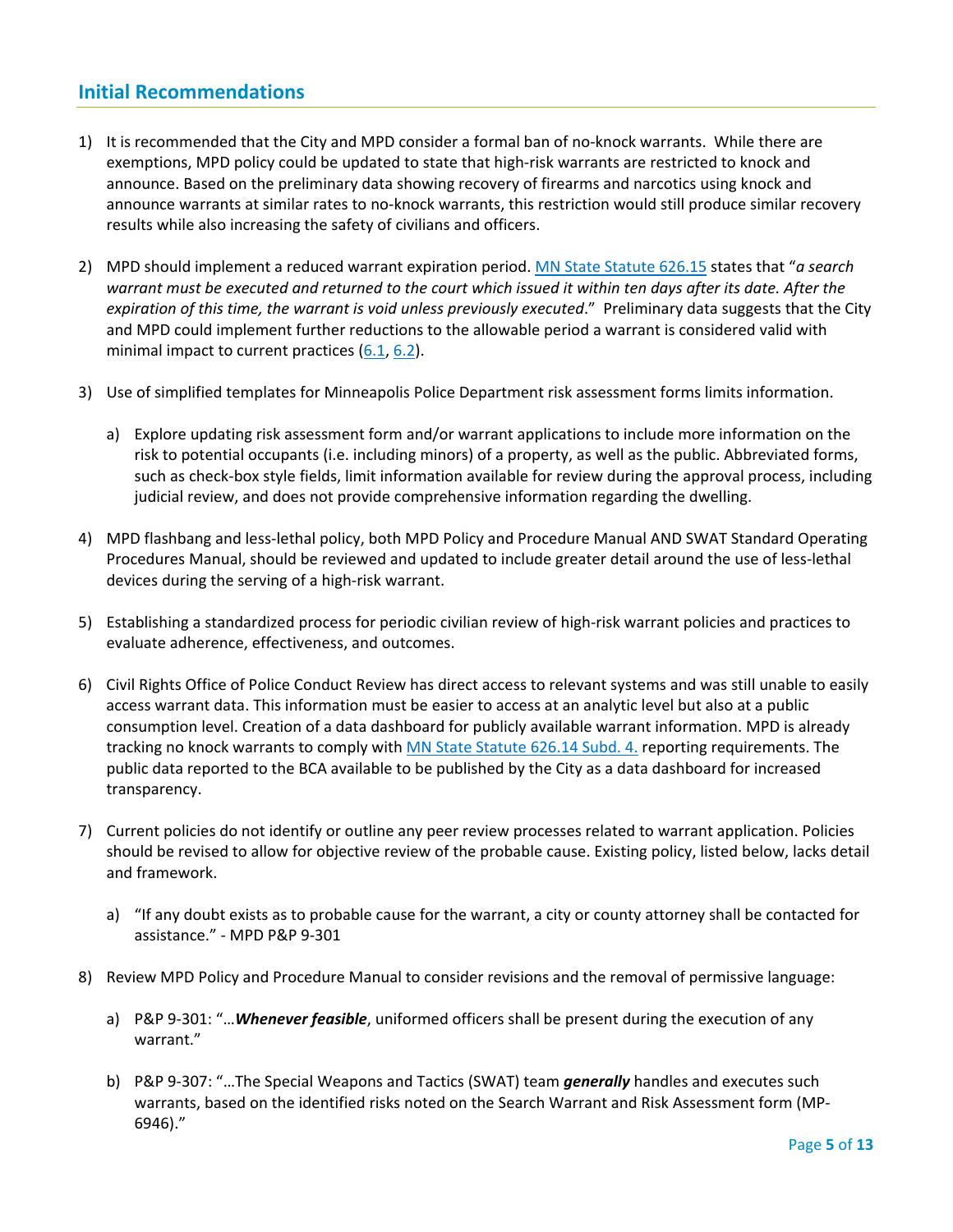#### **Review of Physical Warrants**

<span id="page-5-1"></span><span id="page-5-0"></span>The following data was compiled by the Civil Rights Office of Police Conduct Review through review of physical copies of high-risk warrants executed between September 1, 2021 and January 31, 2022. Warrant copies and the corresponding listing of items recovered were identified through City systems of record.

> Total High-Risk Warrants Reviewed: 33 Total High-Risk No-Knock Warrants (NKW): 21 (1 was granted but not served as a no-knock) Total High-Risk (Non-NKW) Warrants: 12

<span id="page-5-2"></span>

| 1.1                                    | <b>OUTCOMES: Items Suspected in Warrant vs Items Recovered Upon Search</b> |                 |     |                                      |     |                  |     |                                   |     |              |     |
|----------------------------------------|----------------------------------------------------------------------------|-----------------|-----|--------------------------------------|-----|------------------|-----|-----------------------------------|-----|--------------|-----|
|                                        |                                                                            | <b>Firearms</b> |     | <b>Firearm</b><br><b>Accessories</b> |     | <b>Narcotics</b> |     | <b>Narcotics</b><br>Paraphernalia |     | <b>TOTAL</b> |     |
| <b>No-Knock Warrants</b>               | Items Found: YES                                                           | 14              | 70% | 15                                   | 75% | 12               | 71% | 5                                 | 42% | 46           | 67% |
|                                        | Items Found: NO                                                            | 6               | 30% | 5                                    | 25% | 5.               | 29% | 7                                 | 58% | 23           | 33% |
| <b>High-Risk Warrants</b><br>(Non-NKW) | Items Found: YES                                                           | 8               | 80% | 7                                    | 70% | 9                | 82% | 4                                 | 44% | 28           | 70% |
|                                        | Items Found: NO                                                            | $\mathfrak{p}$  | 20% | 3                                    | 30% | $\overline{2}$   | 18% | 5                                 | 56% | 12           | 30% |

<span id="page-5-3"></span>

25





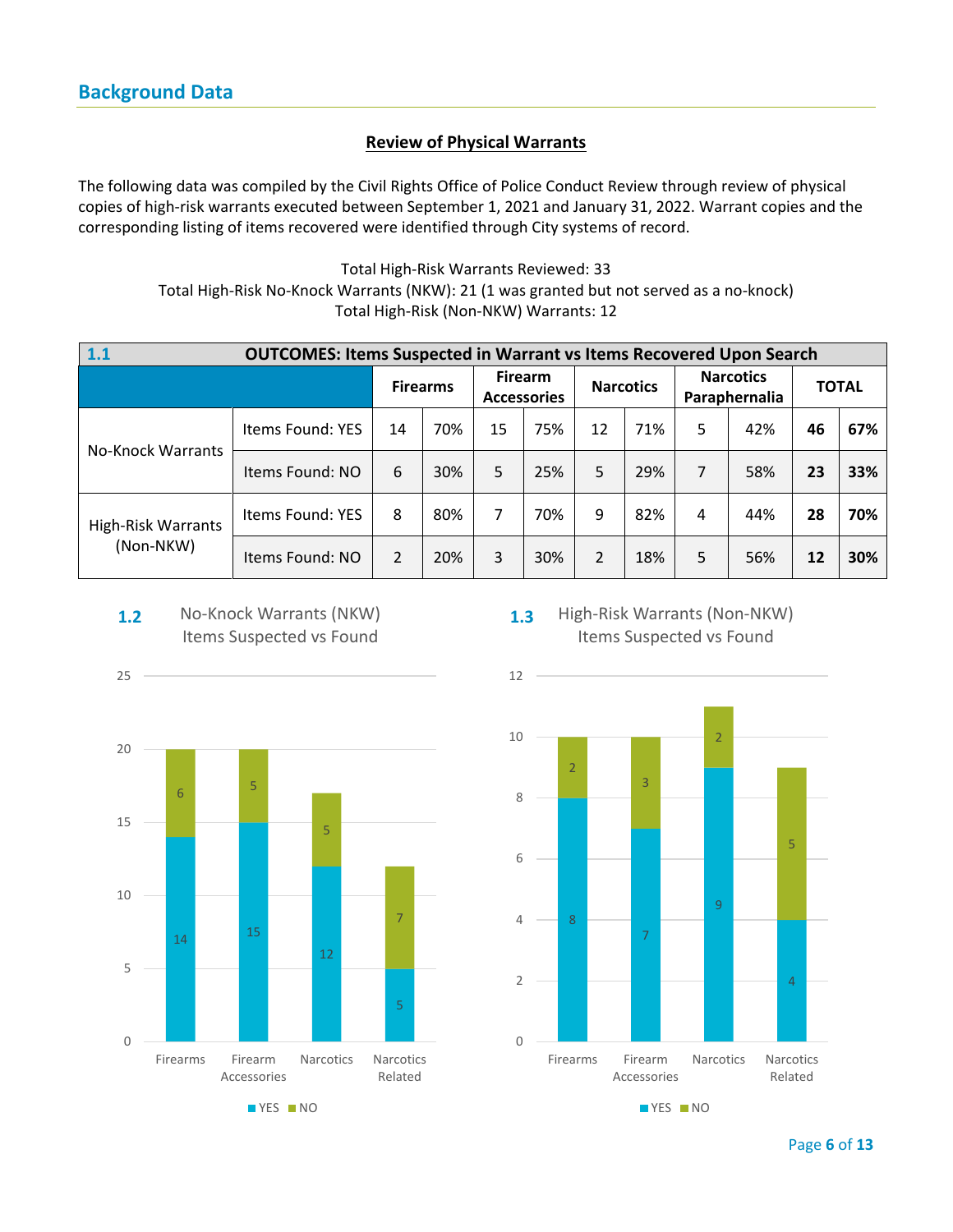<span id="page-6-0"></span>

| High-Risk Warrant Targets Demographic Data<br>2.1 |                                  |                        |                                       |                        |              |  |  |  |
|---------------------------------------------------|----------------------------------|------------------------|---------------------------------------|------------------------|--------------|--|--|--|
|                                                   | <b>No-Knock Warrant</b><br>(NKW) | <b>Night</b><br>Capped | <b>High-Risk Warrant</b><br>(Non-NKW) | <b>Night</b><br>Capped | <b>TOTAL</b> |  |  |  |
| African American                                  | 20                               |                        |                                       |                        | 32           |  |  |  |
| Native American                                   | 3                                |                        |                                       |                        |              |  |  |  |
| White (Hispanic)                                  |                                  |                        |                                       |                        |              |  |  |  |
| White (Non-Hispanic)                              |                                  |                        |                                       |                        |              |  |  |  |
| Asian                                             |                                  | 0                      |                                       |                        |              |  |  |  |
| Pacific Islander                                  |                                  |                        |                                       |                        |              |  |  |  |
| <b>TOTAL</b>                                      | 25                               |                        | 12                                    |                        | 42           |  |  |  |



<span id="page-6-1"></span>**2.2**

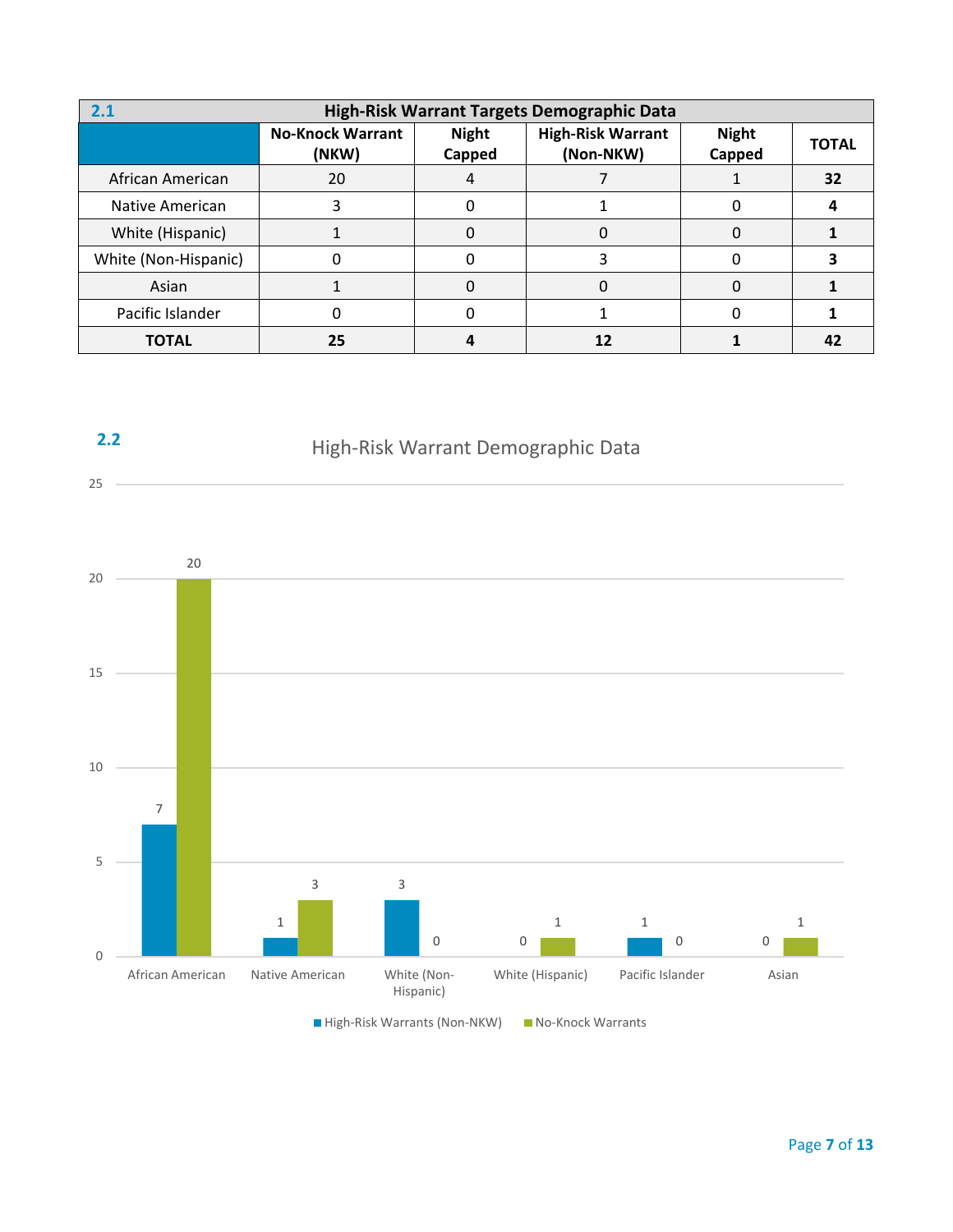#### **Review of Aggregate High-Risk Warrant Data**

<span id="page-7-0"></span>The following data has been pulled from copies of executed warrants as well as law enforcement databases relating to dispatch, incident reporting, body-worn camera, and others. In lieu of all warrant copies from the identified scope of September 1, 2021 through January 31, 2022 being available, this data is intended to build upon what was gathered from the initial review.

> Total High-Risk Warrants Reviewed: 60 Non-NK High Risk Warrant: 29 Total No-Knock Warrants Granted: 31 (28 NKW Used) NOTE: Included in Totals, Warrants Assisting Other Agencies: 14 (5 NKW)

<span id="page-7-1"></span>

| <b>High-Risk Warrants Served by Precinct Location</b><br>3.1<br>"Night Capped" approved indicates it could be executed between the hours of 8:00 PM and 7:00 A.M. |                                  |                        |                                       |                        |              |  |  |
|-------------------------------------------------------------------------------------------------------------------------------------------------------------------|----------------------------------|------------------------|---------------------------------------|------------------------|--------------|--|--|
|                                                                                                                                                                   | <b>No-Knock Warrant</b><br>(NKW) | <b>Night</b><br>Capped | <b>High-Risk Warrant</b><br>(Non-NKW) | <b>Night</b><br>Capped | <b>TOTAL</b> |  |  |
| 1 <sup>st</sup> Precinct                                                                                                                                          |                                  |                        |                                       |                        |              |  |  |
| 2 <sup>nd</sup> Precinct                                                                                                                                          |                                  |                        |                                       |                        |              |  |  |
| 3rd Precinct                                                                                                                                                      | 8                                | O                      |                                       |                        | 13           |  |  |
| 4 <sup>th</sup> Precinct                                                                                                                                          | 17                               |                        | 13                                    |                        | 30           |  |  |
| 5 <sup>th</sup> Precinct                                                                                                                                          | O                                |                        |                                       |                        |              |  |  |
| Outside of Mpls                                                                                                                                                   |                                  |                        | 6                                     |                        | 6            |  |  |
| <b>TOTAL</b>                                                                                                                                                      | 27                               |                        | 33                                    | 6                      | 60           |  |  |

<span id="page-7-2"></span>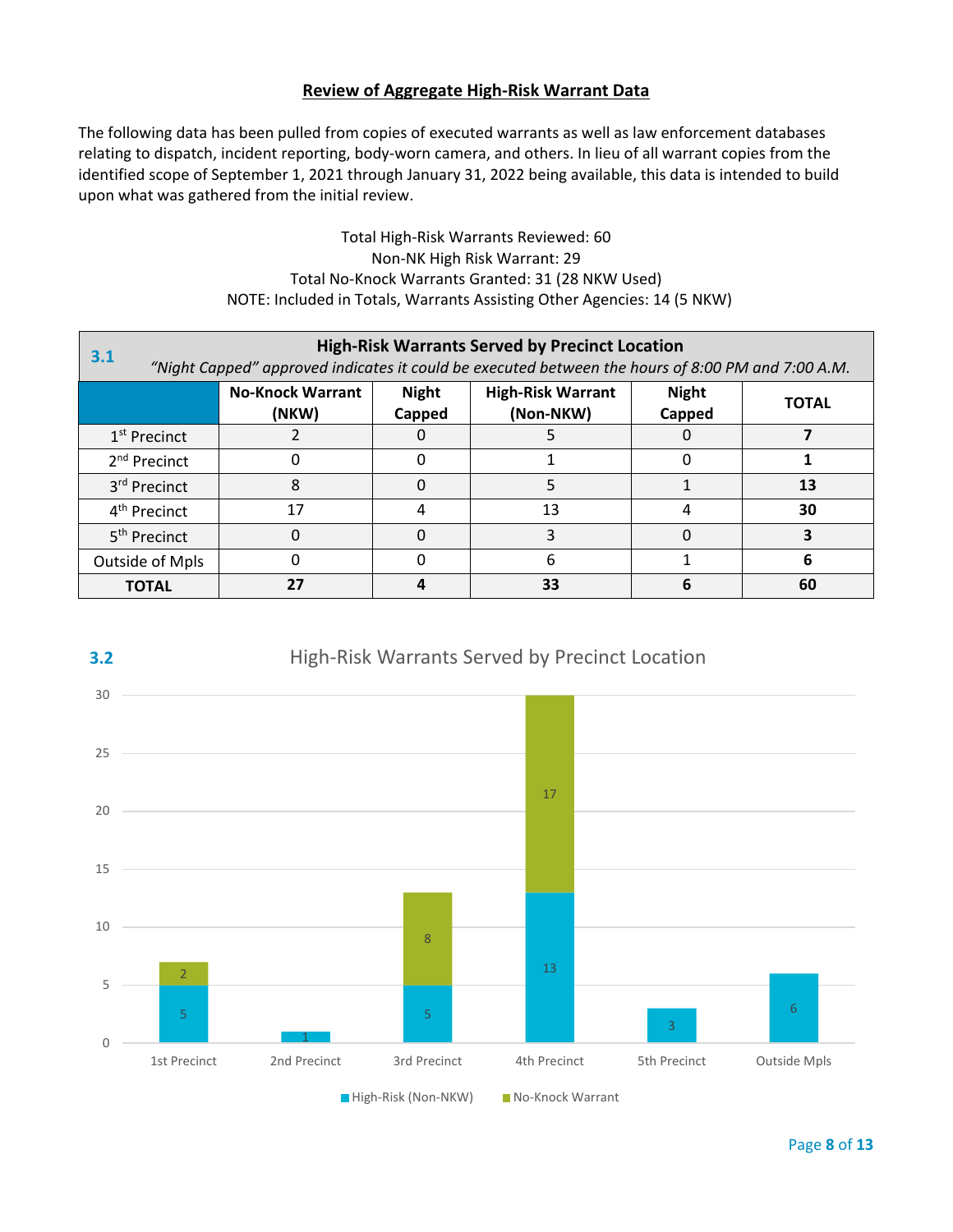<span id="page-8-0"></span>

| 4.1<br>High-Risk Warrants Served by Time of Day and Precinct Location |                     |                         |                 |                              |                 |                 |              |                         |
|-----------------------------------------------------------------------|---------------------|-------------------------|-----------------|------------------------------|-----------------|-----------------|--------------|-------------------------|
|                                                                       |                     | 1 <sup>st</sup>         | 2 <sub>nd</sub> | 3 <sup>rd</sup>              | 4 <sup>th</sup> | 5 <sup>th</sup> | Outside      | <b>TOTAL</b>            |
|                                                                       |                     | <b>Precinct</b>         |                 | <b>Precinct   Precinct  </b> | <b>Precinct</b> | <b>Precinct</b> | <b>Mpls</b>  |                         |
|                                                                       | High-Risk (Non-NKW) |                         |                 | $\mathbf{1}$                 |                 |                 |              | 1                       |
| $4:00$ AM $-6:59$ AM                                                  | or Unknown          |                         |                 |                              |                 |                 |              |                         |
|                                                                       | No-Knock Warrant    |                         |                 |                              | $\overline{4}$  |                 |              | $\overline{\mathbf{4}}$ |
|                                                                       | High-Risk (Non-NKW) |                         |                 |                              |                 | 1               | 1            | $\overline{2}$          |
| $7:00$ AM $-7:30$ AM                                                  | or Unknown          |                         |                 |                              |                 |                 |              |                         |
|                                                                       | No-Knock Warrant    | $\mathbf{1}$            |                 | $\overline{3}$               | 5               |                 |              | 9                       |
|                                                                       | High-Risk (Non-NKW) | $\mathbf{1}$            |                 |                              | $\overline{7}$  |                 |              | 8                       |
| $8:00$ AM $-9:59$ AM                                                  | or Unknown          |                         |                 |                              |                 |                 |              |                         |
|                                                                       | No-Knock Warrant    | $\mathbf{1}$            |                 |                              |                 |                 |              | 1                       |
|                                                                       | High-Risk (Non-NKW) | $\mathbf{1}$            |                 | $\overline{2}$               | $\mathbf{1}$    | $\mathbf{1}$    | 2            | $\overline{ }$          |
| 10:00 AM - 11:59 AM                                                   | or Unknown          |                         |                 |                              |                 |                 |              |                         |
|                                                                       | No-Knock Warrant    |                         |                 |                              | $\mathbf{1}$    |                 |              | $\mathbf{1}$            |
|                                                                       | High-Risk (Non-NKW) | $\mathbf{1}$            | $\mathbf{1}$    | $\mathbf{1}$                 | $\mathbf{1}$    | 1               |              | 5                       |
| 12:00 PM - 1:59 PM                                                    | or Unknown          |                         |                 |                              |                 |                 |              |                         |
|                                                                       | No-Knock Warrant    |                         |                 | $\mathbf{1}$                 | $\overline{4}$  |                 |              | 5                       |
|                                                                       | High-Risk (Non-NKW) |                         |                 |                              | $\overline{2}$  |                 | $\mathbf{1}$ | 3                       |
| $2:00$ PM $-3:59$ PM                                                  | or Unknown          |                         |                 |                              |                 |                 |              |                         |
|                                                                       | No-Knock Warrant    |                         |                 | $\overline{2}$               |                 |                 |              | $\overline{2}$          |
|                                                                       | High-Risk (Non-NKW) | $\overline{2}$          |                 | $\mathbf{1}$                 | $\mathbf{1}$    |                 | $\mathbf{1}$ | 5                       |
| 4:00 PM $-$ 5:59 PM                                                   | or Unknown          |                         |                 |                              |                 |                 |              |                         |
|                                                                       | No-Knock Warrant    |                         |                 | $\mathbf{1}$                 | $\mathbf{1}$    |                 |              | $\overline{2}$          |
|                                                                       | High-Risk (Non-NKW) |                         |                 | $\mathbf{1}$                 | 1               |                 | $\mathbf{1}$ | 3                       |
| $6:00$ PM $- 7:30$ PM                                                 | or Unknown          |                         |                 |                              |                 |                 |              |                         |
|                                                                       | No-Knock Warrant    |                         |                 |                              | $\overline{2}$  |                 |              | $\overline{2}$          |
| <b>TOTAL BY PRECINCT</b>                                              |                     | $\overline{\mathbf{z}}$ | $\mathbf{1}$    | 13                           | 30              | 3               | 6            | 60                      |

#### <span id="page-8-1"></span>**4.2**

# Time & Location of High-Risk Warrants Served



Page **9** of **13**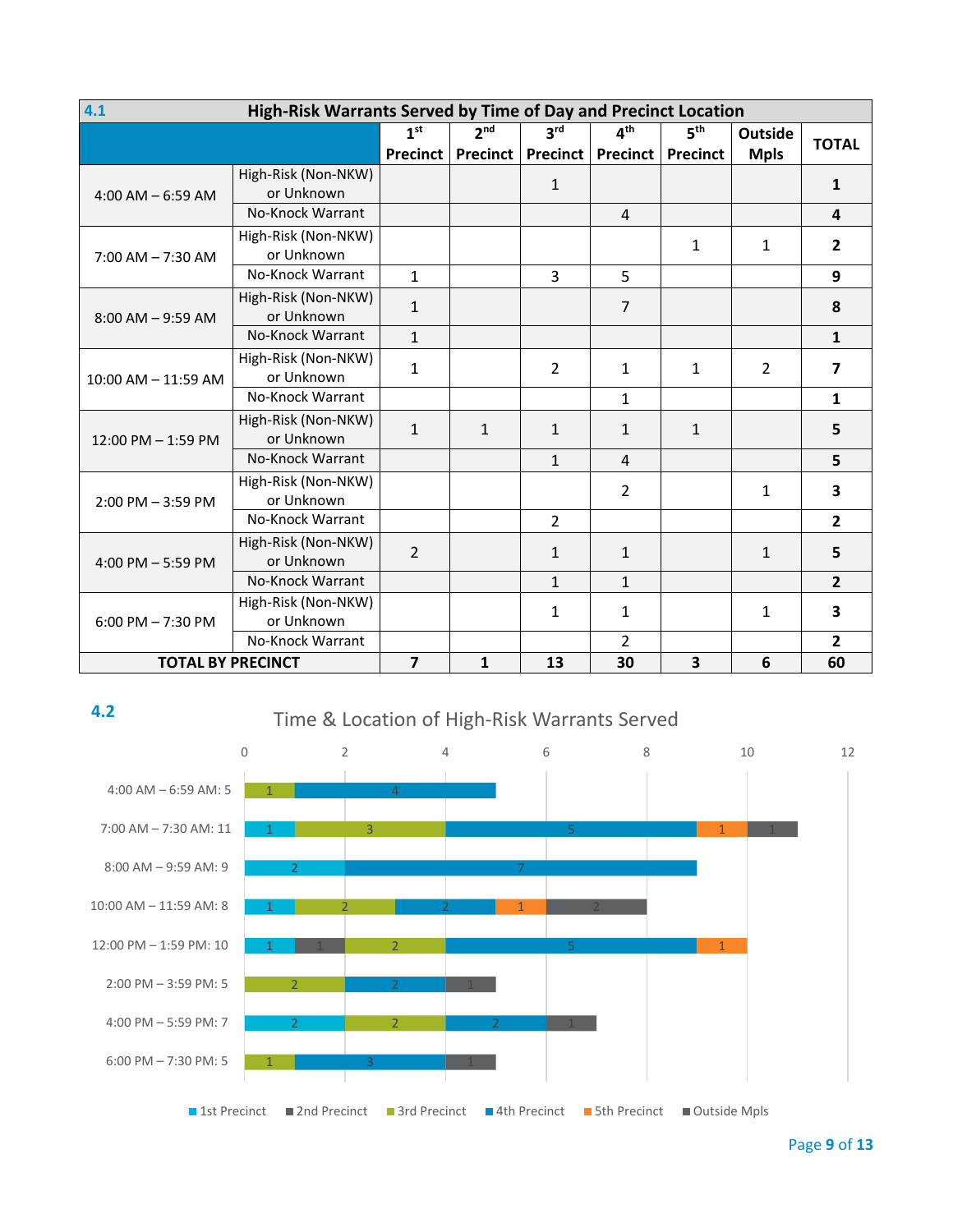<span id="page-9-0"></span>

| <b>High-Risk Warrants by Subject Demographics</b><br>5.1<br>NOTE: A single warrant can list multiple suspects |                           |                 |                                |                 |              |  |  |  |
|---------------------------------------------------------------------------------------------------------------|---------------------------|-----------------|--------------------------------|-----------------|--------------|--|--|--|
|                                                                                                               | No-Knock Warrant<br>(NKW) | Night<br>Capped | High-Risk Warrant<br>(Non-NKW) | Night<br>Capped | <b>TOTAL</b> |  |  |  |
| African American                                                                                              | 23                        |                 | 17                             |                 | 40           |  |  |  |
| Native American                                                                                               | 5                         | O               |                                |                 | b            |  |  |  |
| White (Hispanic)                                                                                              |                           | 0               |                                |                 |              |  |  |  |
| White (Non-Hispanic)                                                                                          |                           | ŋ               | 5                              |                 |              |  |  |  |
| Asian                                                                                                         |                           | O               | 6                              |                 |              |  |  |  |
| Pacific Islander                                                                                              |                           |                 |                                |                 |              |  |  |  |
| <b>TOTAL</b>                                                                                                  | 31                        |                 | 31                             |                 | 62           |  |  |  |

<span id="page-9-1"></span>

# High-Risk Warrants by Subject Demographics



■ High-Risk Warrants (Non-NKW) No-Knock Warrants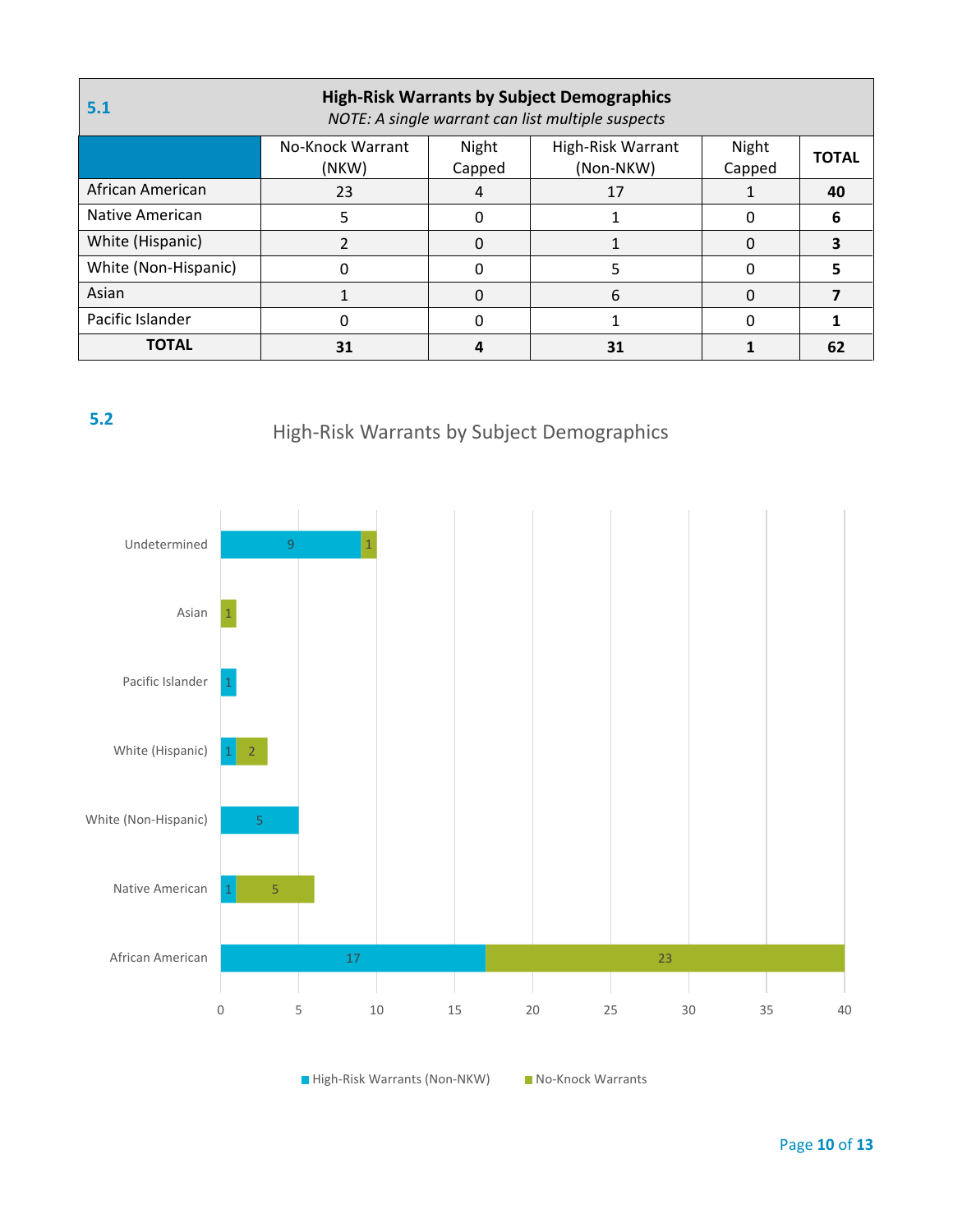<span id="page-10-0"></span>

| 6.1                    | Time Elapsed from Warrant Issued to Warrant Executed |       |        |  |                                     |  |  |        |              |
|------------------------|------------------------------------------------------|-------|--------|--|-------------------------------------|--|--|--------|--------------|
|                        | Same<br>Day                                          | 1 Dav | 2 Days |  | $3$ Days   4 Days   5 Days   6 Days |  |  | 7 Davs | <b>TOTAL</b> |
| High-Risk (Non-NKW)    |                                                      |       |        |  |                                     |  |  |        | 19           |
| No-Knock Warrant (NKW) |                                                      |       |        |  |                                     |  |  |        |              |
| <b>TOTAL</b>           | 12                                                   | 10    |        |  |                                     |  |  |        | 40           |

<span id="page-10-2"></span>

<span id="page-10-1"></span>

| 7.1                                 | <b>Target Home or Arrested Prior when Warrant Served</b> |    |         |                                                  |              |  |  |  |  |
|-------------------------------------|----------------------------------------------------------|----|---------|--------------------------------------------------|--------------|--|--|--|--|
|                                     | <b>Yes</b>                                               | No | Unknown | <b>Target</b><br><b>Arrested</b><br><b>Prior</b> | <b>TOTAL</b> |  |  |  |  |
| High-Risk Warrant (Non-NKW)         |                                                          |    |         |                                                  | -23          |  |  |  |  |
| No-Knock Warrants (NKW)             | 22                                                       |    |         |                                                  | 28           |  |  |  |  |
| Unknown: Additional Review Required |                                                          |    |         |                                                  | 9            |  |  |  |  |
| <b>TOTAL</b>                        | 31                                                       |    |         | 14                                               | 60           |  |  |  |  |

High-Risk (Non-NKW) No-Knock Warrant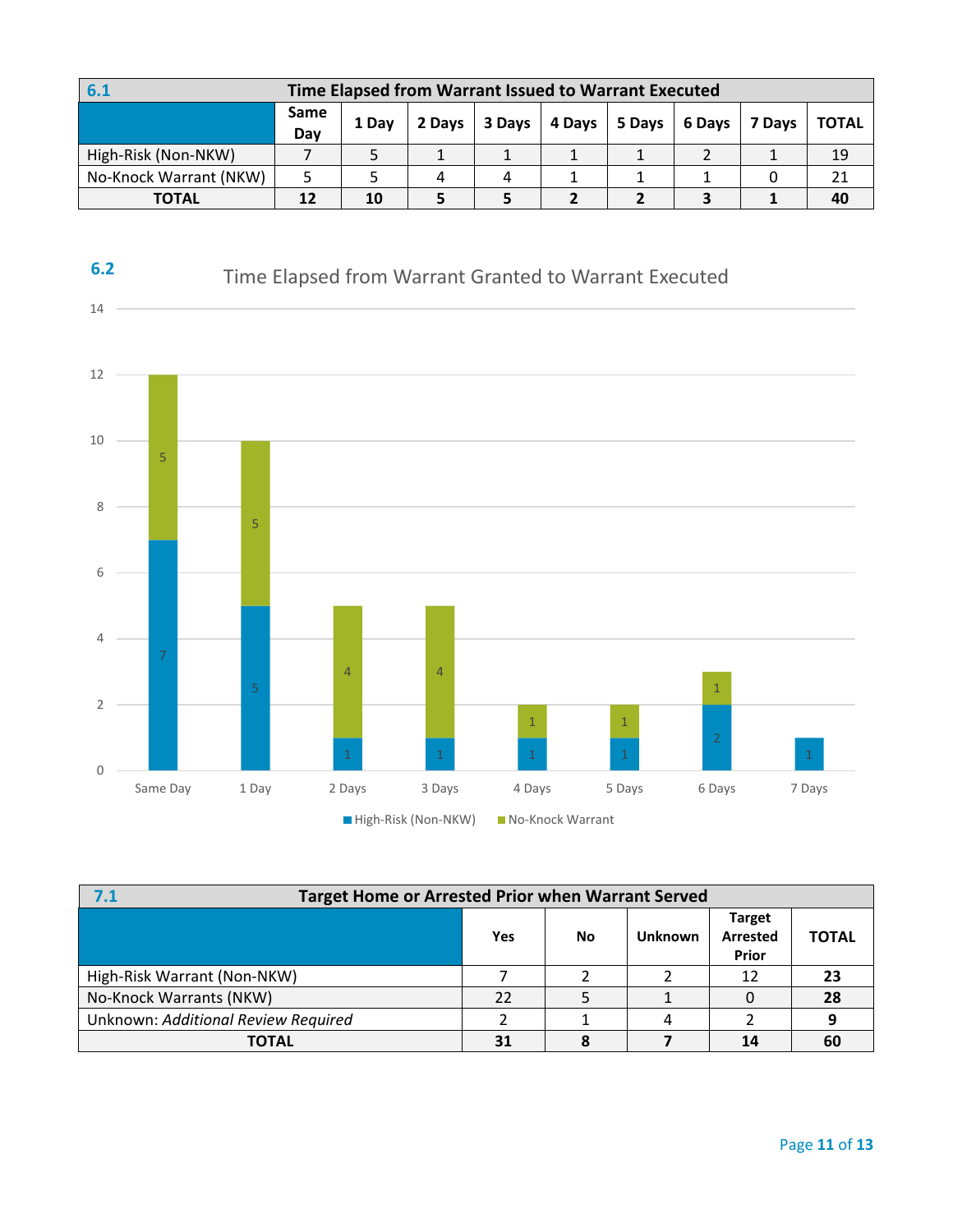<span id="page-11-0"></span>

| High-Risk Warrant (Non-NKW) Knock to Entry Elapsed Time<br>8.1 |                       |            |                                   |  |  |  |  |  |
|----------------------------------------------------------------|-----------------------|------------|-----------------------------------|--|--|--|--|--|
| <b>Elapsed Time</b>                                            | <b>Total Warrants</b> | % of Total | 1-30 & 30-60<br><b>Categories</b> |  |  |  |  |  |
| $1 - 10$ Seconds                                               |                       | 15%        |                                   |  |  |  |  |  |
| $10 - 20$ Seconds                                              |                       | 15%        | 46%                               |  |  |  |  |  |
| $20 - 30$ Seconds                                              | 2                     | 15%        |                                   |  |  |  |  |  |
| $30 - 40$ Seconds                                              | 3                     | 23%        |                                   |  |  |  |  |  |
| $40 - 50$ Seconds                                              | 3                     | 23%        | 46%                               |  |  |  |  |  |
| $50 - 60$ Seconds                                              | 0                     | 0%         |                                   |  |  |  |  |  |
| 60 Seconds or Higher                                           |                       | 8%         | 8%                                |  |  |  |  |  |
| <b>TOTAL</b>                                                   | 13                    |            |                                   |  |  |  |  |  |

**8.2**

# High-Risk Warrant (Non-NKW) Knock to Entry Elapsed Time



<span id="page-11-1"></span>

| <b>High-Risk Warrant Entry to Contact Elapsed Time</b><br>9.1 |                          |                             |              |  |  |  |  |  |
|---------------------------------------------------------------|--------------------------|-----------------------------|--------------|--|--|--|--|--|
| <b>Elapsed Time</b>                                           | <b>No-Knock Warrants</b> | High-Risk (Non-NKW) Warrant | <b>TOTAL</b> |  |  |  |  |  |
| Immediate                                                     |                          |                             | 23           |  |  |  |  |  |
| $1 - 10$ Seconds                                              |                          |                             |              |  |  |  |  |  |
| $10 - 20$ Seconds                                             |                          |                             |              |  |  |  |  |  |
| $20 - 30$ Seconds                                             |                          |                             |              |  |  |  |  |  |
| $30 - 40$ Seconds                                             |                          |                             |              |  |  |  |  |  |
| $40 - 50$ Seconds                                             |                          |                             |              |  |  |  |  |  |
| <b>TOTAL</b>                                                  | 16                       |                             | 28           |  |  |  |  |  |



Page **12** of **13**